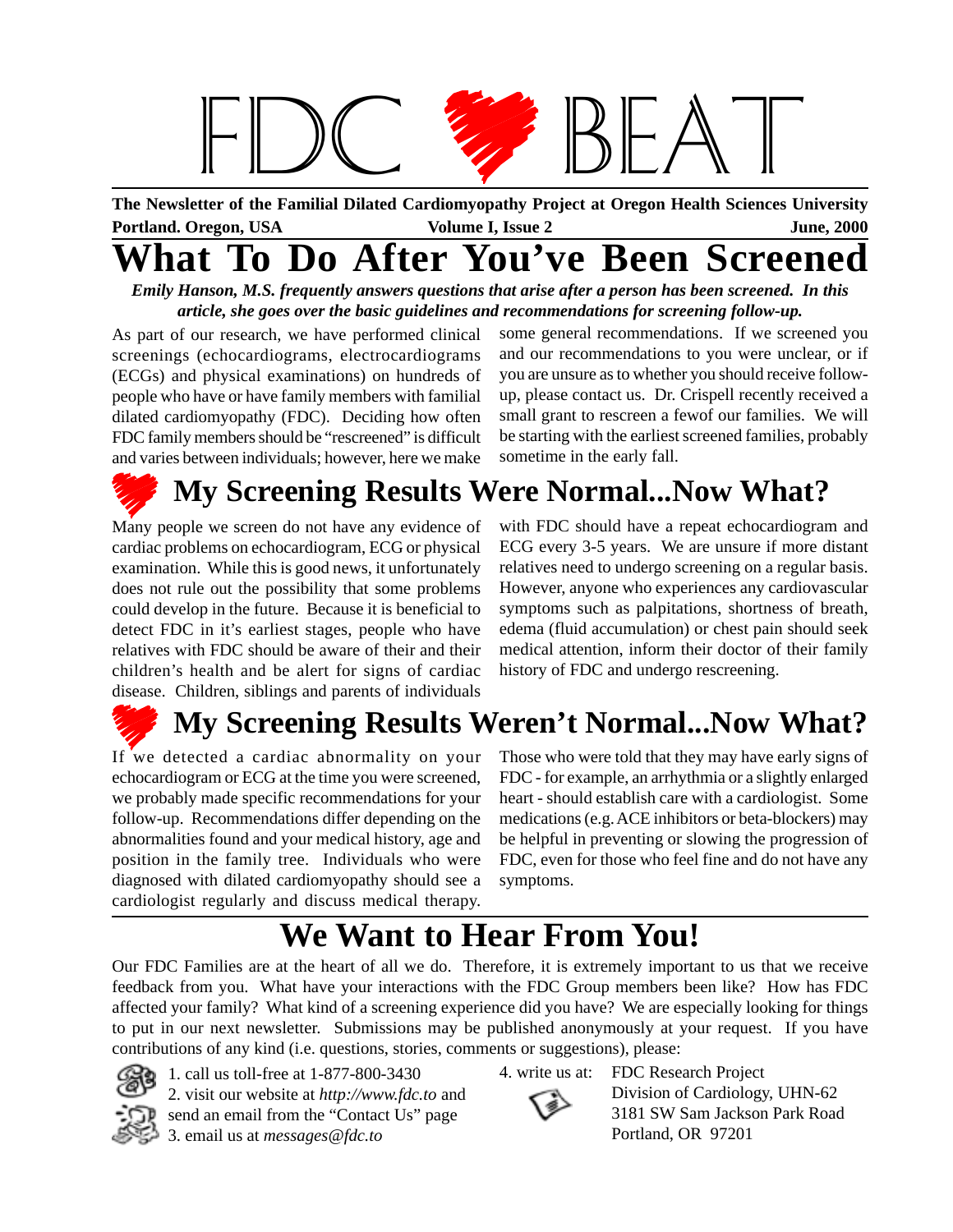### **FDC Research Update: Lamin Mutations Cause FDC in Some Families**

In December, researchers from Harvard Medical School reported an important discovery. It was already known that mutations, or gene changes, in a gene called **lamin** could cause a specific form of muscular dystrophy (called Emery-Dreifuss muscular dystrophy). Because people with Emery-Dreifuss muscular dystrophy sometimes have heart problems similar to those seen in people with FDC, the researchers decided to evaluate 11 families with FDC for mutations in the lamin gene. Lamin gene mutations were in fact identified in 5 of these 11 families. Other family members with this gene change had heart failure, arrhythmias or other problems

with the heart's electrical system (often requiring a pacemaker) or sudden death. However, some gene carriers had no or few signs of heart problems, indicating that not everyone who has a lamin gene mutation has significant heart disease. Knowing exactly how lamin mutations cause problems in the heart's muscle and electrical system may help us to formulate better screening tools and treatments for both people with FDC and those at risk for developing it.

Fatkin et al. 1999. *New England Journal of Medicine* 341:1715-24.

# **Part Two of the Screening Process: Echocardiograms and ECGs**

*In our January issue, Dr. Kathy Crispell explained the importance of blood draws as part of our screening process. Now she tells why Echos and ECGs are vital to our work.*

**"...Both of these tests**

**are very important..."**

As part of the screening process, an echocardiogram is performed. This is a very important screening test. This is a moving picture of your heart obtained by using sound waves. By obtaining images of your heart, its structure, size and function can be evaluated. The internal dimensions of the main pumping chamber of your heart (the left ventricle) can be obtained if the quality of the images is good. The

pumping function of your heart can be evaluated. The direction and velocity of blood flow through your heart can also be assessed. It is very easy to do an echocardiogram but trained technicians are

required. There is no pain involved. During the test, you may be able to actually see your own heart beating and hear the blood flowing through your heart. Children are often frightened during the echocardiogram or have a hard time lying still for the 10-15 minutes it takes to administer the test. They can, however, be distracted by watching cartoons or videos if there is a VCR or TV close by. The information obtained during the



Log on to the FDC Project website at *http://www.fdc.to* for access to articles, information and links to other FDC topics and resources.

echocardiogram is stored on a video or a compact disc for review at any time.

An electrocardiogram (ECG) is also done as part of the screening. This is another painless, easy test to do. It records the electrical signals produced by your heart. Some types of abnormal electrical signals and heart rhythm abnormalities can be associated with dialted cardiomyopathy. They will be picked up if they

> are present at the time of your ECG. Persons of any age can get an ECG with little difficulty.

Both of these tests are very important. It is probably important to repeat these tests

about every three to five years if you have a parent, sibling or child with dilated cardiomyopathy. This would be the way to monitor for changes in your heart size and function and to monitor for changes on your ECG. The results of these tests will be reported to you after they have been reviewed and interpreted by Dr. Crispell.

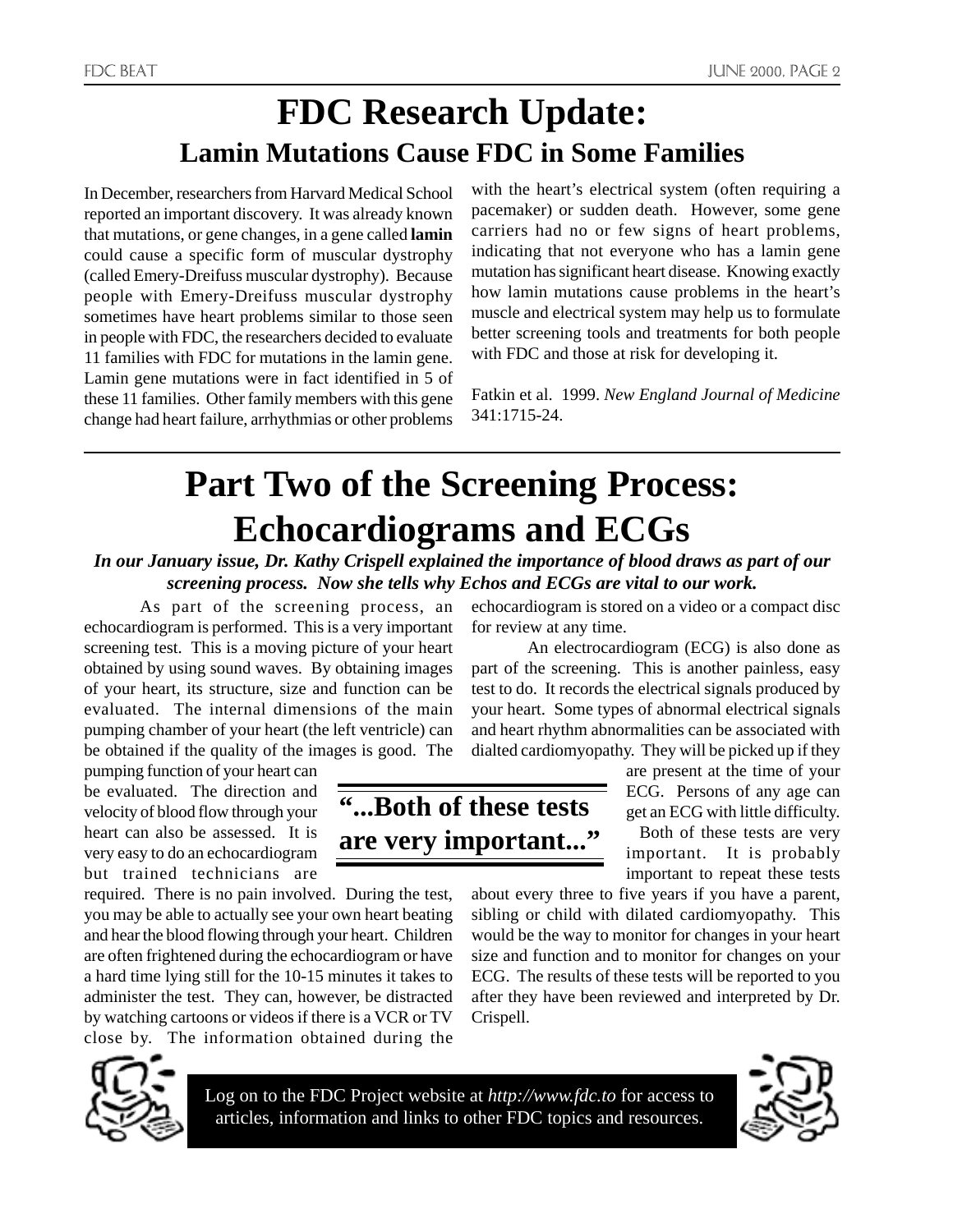# **Funding the FDC Research Project**

*Ray Hershberger, M. D., the principal investigator of the FDC Project, explains the grant writing process, which is the first step towards getting the money necessary to keep our research going.*

This is grant writing time, and one of the key The next part is the "main body" of the grant, where parts of my job is to write the grants for our program. What is a "grant?" A grant is a formal request to a funding agency for money to support our research. For the FDC program, our support comes from the National Institutes of Health (the NIH), which is one of eight agencies of the Public Health Service, a component of the Department of Health and Human Services, a branch of the

federal government. Yes, your federal income taxes are supporting our FDC research program! The NIH is divided into 25 institutes, which are organized according to themes such as cancer, aging, child health, etc. Our support is from the National Heart, Lung and Blood Institute (NHLBI). You may find more information about the NIH at *www.nih.gov*.

What are the components of a grant? A grant is a highly structured document that begins with what we call the "front pages:" a summary, a listing of key professional personnel, a line-item budget that requires justification of all items, curriculum vitae (training, awards, honors and publications) of key personnel, and the resources available, such as space, equipment, etc.

#### **Keeping in Touch**

Please keep us updated on any name, phone number, or address changes. If any of your or your family's contact information has changed, please fill out the card to the right and mail it back to us. If you would like to be taken off our mailing list, please fill out the card and check the box at the bottom. Thank you!

#### **FDC BEAT Newsletter**

FDC BEAT is a triannual publication of the Familial Dilated Cardiomyopathy Project at Oregon Health Sciences University in Portland, OR. The newsletter is not copyrighted and readers are welcome to photocopy its contents to share with family members and professionals.

#### **FDC Project Clinical Group:**

Ray Hershberger, M.D. Kathy Crispell, M.D. Emily Hanson, M.S. Kelly Coates, B.S. Warren Toy, B.S.

**Newsletter Layout/Design**: Kelly Coates, B.S. email:*coatesk@ohsu.edu*



most of my time is invested when preparing the grant. It has four sections. The first is a brief description of the specific aims of the work proposed - our specific aims are to identify and characterize large families with FDC, and to find the disease genes which cause FDC. Next is a "Background and Significance" section, where the importance of FDC research is outlined for the health of

the nation. Then preliminary data - an accounting of all the work we have accomplished. Finally, the "Experimental Plan" - a highly detailed plan for exactly how we propose to do everything that needs to be done!

The deadline is July 1, 2000. Reviews will be returned by late fall and if our scores are good enough, funding will be received to continue our work. It's competitive - only about 18-25% of grants are funded. Our current budget, May 1, 1998 - April 30, 2001, was \$1.45 million. We need a 10% increase to keep up. Wish us luck! We'll put in the hard work necessary to get an extremely high quality grant out on time. And THANK YOU to all FDC Project participants - you make it worthwhile!